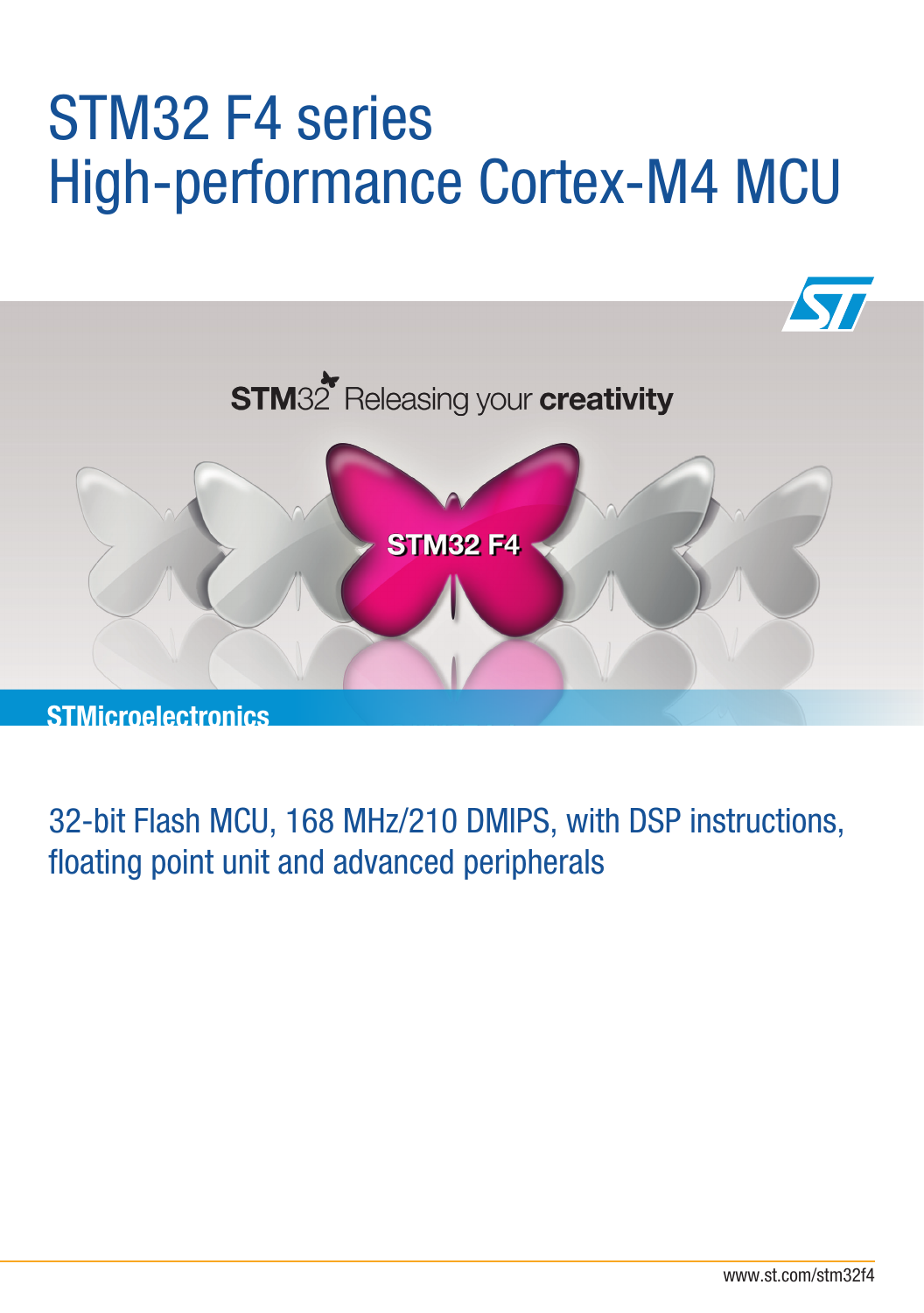## STM32 F4 DSC 32-bit Cortex-M4

**ST is widening its target applications arena with the STM32 F4 series. Based on the Cortex-M4 core, this series opens the door to the digital signal controller (DSC) market. This extension to our STM32 product portfolio offers devices with pin-to-pin and software compatibility with the STM32 F2 series, but with more performance, DSP capability, a floating point unit, more SRAM, and peripheral improvements such as full duplex I²S, less than 1 µA RTC and 2.44 MSPS ADCs. The ARM Cortex-M4 core features built-in single-cycle multiply-accumulate (MAC) instructions, optimized SIMD arithmetic and saturating arithmetic instructions. The adaptive real**time ART Accelerator<sup>™</sup> combined with ST's 90 nm technology provides linear performance up to 168 MHz, **unleashing the full performance of the core. These features expand the number of addressable applications in the industrial, consumer and healthcare segments.**

**The STM32 F4 series includes devices with 512 Kbytes to 1 Mbyte of on-chip Flash memory, and 192 Kbytes of SRAM, and 15 communication interfaces.**

**WLCSP (< 4.5 x 4.5 mm), LQFP64, LQFP100, LQFP144, LQFP176 and UFBGA176 packages are available.**

### **Block diagram Block diagram**

|                                                     | <b>ART Accelerator™</b>                | Up to 1-Mbyte Flash memory                                                                         |  |  |  |  |
|-----------------------------------------------------|----------------------------------------|----------------------------------------------------------------------------------------------------|--|--|--|--|
| <b>System</b>                                       |                                        | Up to 192-Kbyte SRAM                                                                               |  |  |  |  |
| Power supply<br>1.2 V regulator<br>POR/PDR/PVD      |                                        | FSMC/<br>SRAM/NOR/NAND/CF/<br><b>LCD</b> parallel interface<br>$80$ -byte + 4-Kbyte<br>backup SRAM |  |  |  |  |
| <b>Xtal oscillators</b><br>32 kHz + 4 $\sim$ 26 MHz | <b>ARM Cortex-M4</b><br><b>168 MHz</b> |                                                                                                    |  |  |  |  |
| <b>Internal RC oscillators</b><br>32 kHz + 16 MHz   |                                        | 512 OTP bytes                                                                                      |  |  |  |  |
| PLL                                                 |                                        | <b>Connectivity</b>                                                                                |  |  |  |  |
| Clock control                                       | Floating point unit (FPU)              | Camera interface                                                                                   |  |  |  |  |
| <b>RTC/AWU</b>                                      | <b>Nested vector</b>                   | 3x SPI, 2x I <sup>2</sup> S, 3x I <sup>2</sup> C                                                   |  |  |  |  |
| <b>SysTick timer</b>                                | interrupt                              | Ethernet MAC 10/100                                                                                |  |  |  |  |
| 2x watchdogs                                        | controller (NVIC)                      | with IEEE 1588                                                                                     |  |  |  |  |
| (independent and window)                            | <b>MPU</b>                             | <b>2x CAN 2.0B</b>                                                                                 |  |  |  |  |
| 51/82/114/140 I/Os                                  | JTAG/SW debug/ETM                      | 1x USB 2.0 OTG FS/HS <sup>1</sup>                                                                  |  |  |  |  |
| <b>Cyclic redundancy</b><br>check (CRC)             |                                        | 1x USB 2.0 OTG FS                                                                                  |  |  |  |  |
|                                                     | <b>Multi-AHB bus matrix</b>            | <b>SDIO</b>                                                                                        |  |  |  |  |
|                                                     | 16-channel DMA                         | <b>6x USART</b><br>LIN, smartcard, IrDA,<br>modem control                                          |  |  |  |  |
| <b>Control</b>                                      | Crypto/hash processor <sup>2</sup>     |                                                                                                    |  |  |  |  |
| 2x 16-bit motor control<br><b>PWM</b>               | <b>3DES, AES 256</b>                   | Analog<br>2-channel 2x 12-bit DAC                                                                  |  |  |  |  |
| <b>Synchronized AC timer</b>                        | SHA-1, MD5, HMAC                       |                                                                                                    |  |  |  |  |
| 10x 16-bit timers<br>2x 32-bit timers               |                                        | 3x 12-bit ADC<br>24 channels / 2.44 MSPS                                                           |  |  |  |  |
|                                                     | True random number<br>generator (RNG)  | <b>Temperature sensor</b>                                                                          |  |  |  |  |

#### **Key figures**

**Performance** Coremark score: 363.17 at 168 MHz, Coremark/MHz: 2.162 Dhrystone score: 210 at 168 MHz **Power consumption**  $\overline{a}$  230 uA/MHz at 168 MHz running Coremark benchmark from Flash memory (peripherals off)  $\blacksquare$  1.2 V voltage regulator with power scaling capability  $\blacksquare$  1.7 V<sup>4</sup> to 3.6 V V<sub>DD</sub>  $\blacksquare$  <1 µA typ RTC **High-speed data transfer** <sup>Q</sup> 7 masters, 8 slaves on the multi AHB bus matrix  $\blacksquare$  Faster peripherals  $\blacksquare$  USART: 10.5 Mbit/s  $\overline{\phantom{a}}$  SPI: 37.5 Mbit/s  $\Box$  ADC: 2.44 MSPS

Note: 4. 1.7 V available on all packages except the LQFP64

Notes:

1. HS requires an external PHY connected to the ULPI interface

2. Crypto/hash processor on STM32F417 and STM32F415

#### **Development tools**

As for all STM32 products, a complete development tool offering is available, including the following dedicated kits.

- STM32 F4 Discovery kit (order code: STM32F4DISCOVERY)
- STM32 F4 evaluation board (order codes: STM3240G-EVAL and STM3241G-EVAL<sup>3</sup> for crypto support)
- STM32 F4 starter kits from IAR and Keil (order codes: STM3240G-SK/IAR and STM3240G-SK/KEI)

Note: 3. Contact your local ST sales office.





STM32F4DISCOVERY

STM3240G-EVAL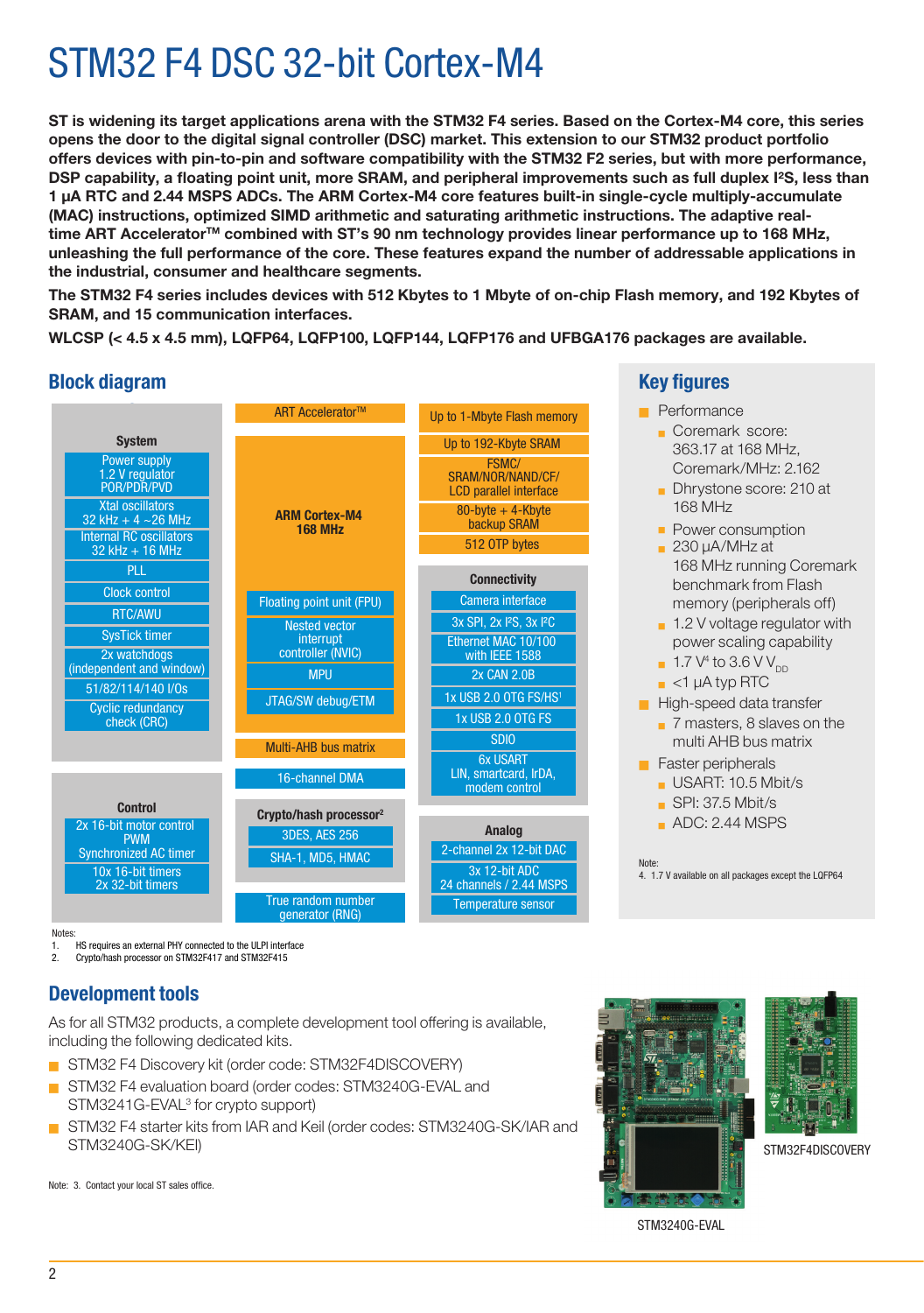#### **Features and benefits**

| <b>Features</b>                                                                                                                                                                                                                                                                                                                                                                                                                                                                                   | <b>Benefits</b>                                                                                                                                                                                                                                     |  |  |  |  |
|---------------------------------------------------------------------------------------------------------------------------------------------------------------------------------------------------------------------------------------------------------------------------------------------------------------------------------------------------------------------------------------------------------------------------------------------------------------------------------------------------|-----------------------------------------------------------------------------------------------------------------------------------------------------------------------------------------------------------------------------------------------------|--|--|--|--|
| 168 MHz/210 DMIPS Cortex-M4 with single cycle DSP MAC and floating point unit                                                                                                                                                                                                                                                                                                                                                                                                                     | Boosted execution of control algorithms<br>More features possible for your applications<br>Ease of use<br>Better code efficiency<br><b>Faster time to market</b><br>Elimination of scaling and saturation<br>Easier support for meta-language tools |  |  |  |  |
| Designed for high performance and ultra fast data transfers<br><b>ART Accelerator</b><br>32-bit, 7-layer AHB bus matrix with 7 masters and 8 slaves including 2 blocks of SRAM<br>Multi DMA controllers: 2 general purpose, 1 for USB HS, 1 for Ethernet<br>One SRAM block dedicated to the core                                                                                                                                                                                                  | Performance equivalent to 0-wait execution from Flash<br>Concurrent execution and data transfers<br>Simplified resource allocation                                                                                                                  |  |  |  |  |
| Outstanding power efficiency<br>Ultra-low dynamic power<br>RTC <1 $\mu$ A typ in V <sub>RAT</sub> mode<br>3.6 V down to 1.7 V <sup>1</sup> V <sub>nn</sub><br>Voltage regulator with power scaling capability                                                                                                                                                                                                                                                                                     | Extra flexibility to reduce power consumption for applications<br>requiring both high processing and low power performance when<br>running at low voltage or on a rechargeable battery                                                              |  |  |  |  |
| <b>Maximum integration</b><br>Up to 1 Mbyte of on-chip Flash memory, 192 Kbytes of SRAM, reset circuit, internal RCs,<br>PLLs, WLCSP package available                                                                                                                                                                                                                                                                                                                                            | More features in space constrained applications                                                                                                                                                                                                     |  |  |  |  |
| Superior and innovative peripherals<br>Connectivity: camera interface, crypto/hash HW processor, Ethernet MAC10/100 with<br>IEEE 1588 v2 support, 2 USB OTG (one with HS support),<br>Audio: dedicated audio PLL and 2 full duplex I <sup>2</sup> S<br>Up to 15 communication interfaces (including 6x USART, 3x SPI, 3x I <sup>2</sup> C, 2x CAN, SDIO)<br>Analog: 2x 12-bit DACs, 3x 12-bit ADC reaching 7.32 MSPS in interleaved mode<br>Up to 17 timers: 16 and 32 bits running up to 168 MHz | New possibilities to connect and communicate high speed data                                                                                                                                                                                        |  |  |  |  |
|                                                                                                                                                                                                                                                                                                                                                                                                                                                                                                   | More precision thanks to high resolution                                                                                                                                                                                                            |  |  |  |  |
| Extensive tools and software solutions<br>Various IDE, starter kits, libraries, RTOS and stacks, either open source or provided by ST<br>or 3 <sup>rd</sup> parties, including the ARM CMSIS DSP library optimized for Cortex-M4 instructions                                                                                                                                                                                                                                                     | A wide choice within the STM32 ecosystem to develop your<br>applications                                                                                                                                                                            |  |  |  |  |

Note: 1. 1.7 V available on all packages except the LQFP64

#### **ART Accelerator™ performance result**

Unleashing the full performance of the core beyond the embedded Flash intrinsic speed is an art.

Combined with ST's 90 nm technology, the ART Accelerator achieves a linear performance up to 168 MHz, offering 210 DMIPS and 363 Coremark performance executing from Flash.

The acceleration mechanism is made possible using a prefetch queue, a branch cache and a smart arbitration mechanism.

- MCUs using less advanced accelerators or slower embedded Flash memories will impact exectution performance as wait states occur.
- MCUs using faster Flash but no branch cache acceleration to achieve performance usually show higher power consumption as a result of more accesses to a power hungry Flash.